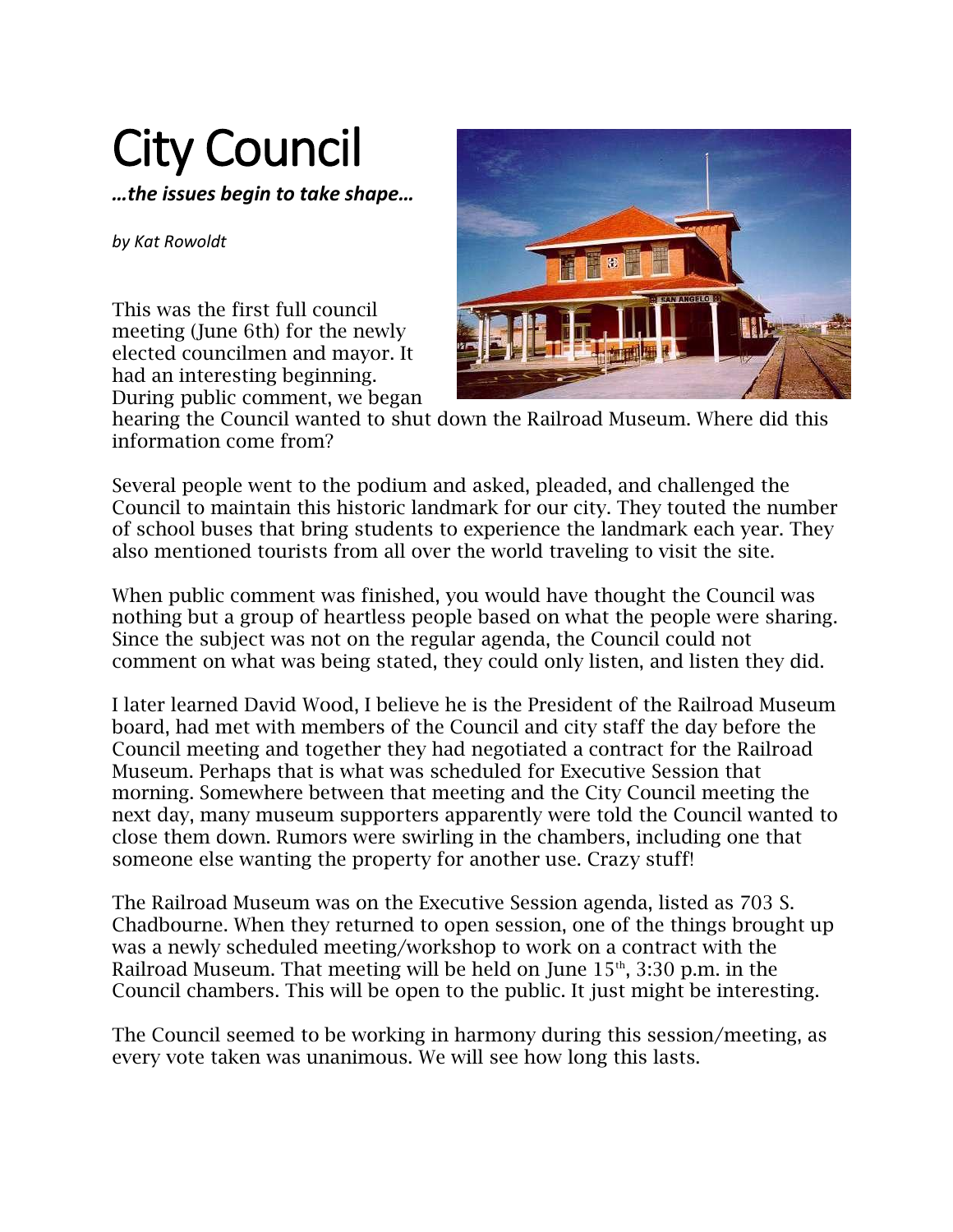The other interesting thing from the meeting was item 6.f. *Update on Industrial Park activity and performance (Requested by Mayor Gunter, Presentation by Economic Development Director Roland Pena).*

Tina Dierschke presented slides reporting:

- In 1982, the City purchased land at \$300 per acre (5500 acres)
- In 2000, the City conveyed 406.74 acres to COSADC
- The initial investment by the City was \$122,022

## Industrial Park Financial Performance

## Revenues

| Federal HUD Grant                                    | 864,415     |
|------------------------------------------------------|-------------|
| Sale to Taylor Publishing (10 acres)                 | 2,397,932   |
| Sale to Angelo Archives (3.35 acres)<br>$\bullet$    | 10,650      |
| Sale to Cased Hole Solutions (20 acres)              | 396,602     |
| Sale to Grimes Land Co. (10.5 acres)                 | 260,530     |
| Sale to 42 San Angelo LP (8.997 acres)               | 223,008     |
| Sale to Wornat-Abilene LLC (2.00 acres)<br>$\bullet$ | 57,208      |
| Sale to Warren CAT (14.850 acres)                    | 371,250     |
| Sale to AEP (52 acres)<br>$\bullet$                  | 1,196,000   |
| Sale to Invermex (4.25 acres)                        | 123,033     |
| <b>Total Revenues</b>                                | \$5,900,628 |
| Expenditures                                         |             |
| <b>Improvements Phase 1</b>                          | 1,013,908   |
| <b>Improvements Phase 2</b><br>$\bullet$             | 51,609      |
| <b>Improvements Phase 3</b>                          | 2,389,967   |
| <b>Total Expenditures</b>                            | \$3,475,861 |
| Recap                                                |             |
| Revenue                                              | 5,900,628   |
| Expenditures                                         | 3,475,861   |
| Revenue Over(Under) Expenditures                     | 2,424,767   |

The COSADC is the entity that oversees the Industrial Park. This positive gain would give the appearance that all is well with the COSADC, but it has certainly had its challenges.

While the numbers above may appear positive, I have to put it in a different perspective. These are the numbers being presented for the Industrial Park, which is what was requested, but it's not the full picture of the COSADC. You could say this is a partial profit/loss statement for the COSADC. Even this report leaves lots of questions to be answered on the various properties, such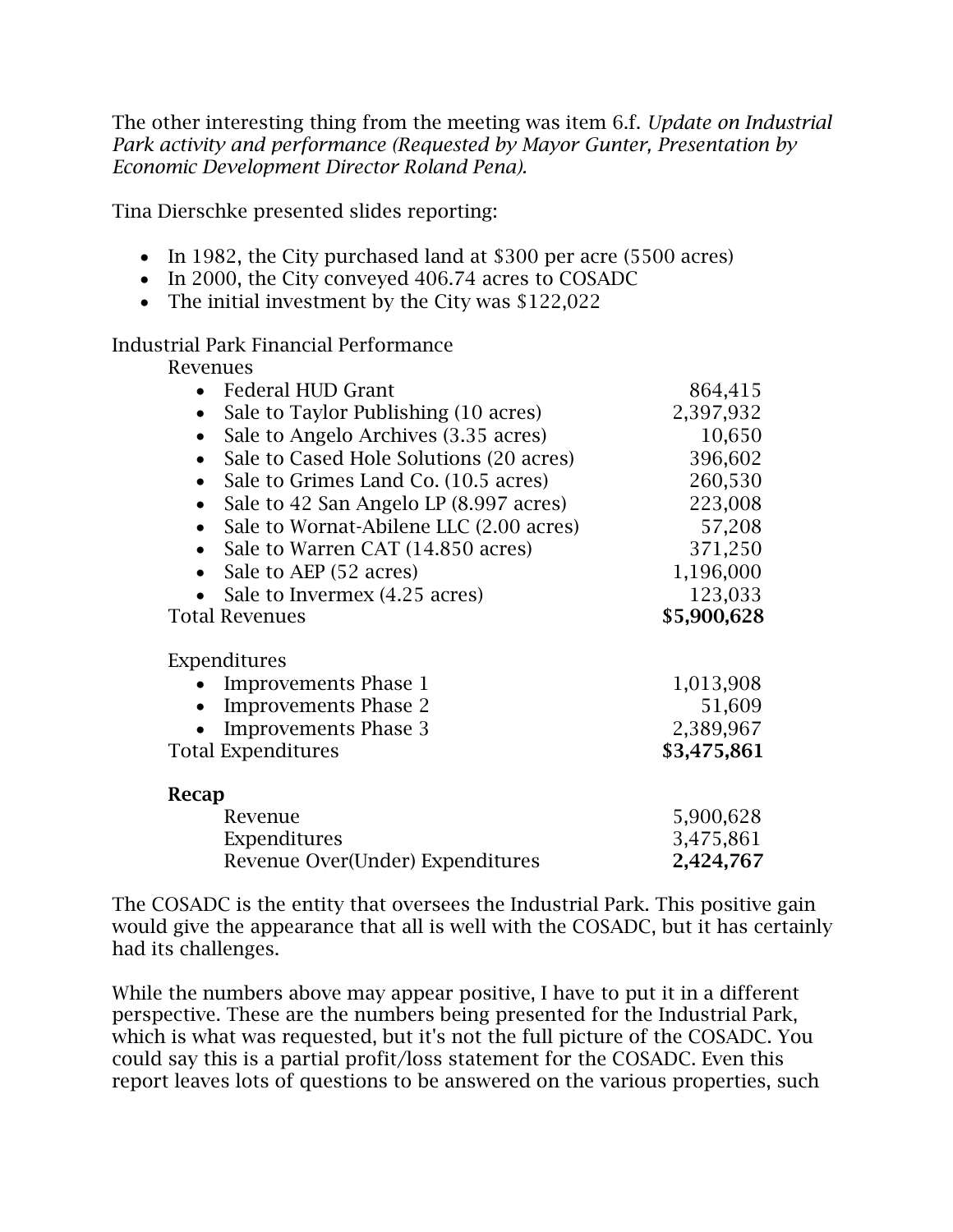as Taylor Publishing which the city built the building that was only used a couple of years.

Mayor Gunter only requested a report on the Industrial Park, both activity and performance, and that is what is being addressed here. Keep in mind, the COSADC's primary purpose is to oversee the 1/2 cent Sales Tax allocation. I guess you could say this is the left hand of COSADC, but how is the right hand doing?

There was no mention of Med-Hab or the Mortifier-Hirschfeld debacles, since these were not in the Industrial Park. There may have been other financial losses which are not coming to mind at the moment. The loss to the city on Mortifier-Hirschfeld I believe was close to \$2,000,000.00. If you put the correct totals for the losses against this profitable number above, we're given a very different perspective on the profitability of the COSADC.

But the issue that strikes my heart is something that was never mentioned. Do we think that the city should be operating as a real estate developer? Are they not competing against genuine real estate developers who work in the city, not for the city? Is this not one of the problems that continues to grow – that being the lack of understanding of what the city should be doing and when it's putting its fingers into things that it shouldn't?

Roland Pena touted the recent sales of property in the Industrial Park, but reality is, for the most part, they simply pulled current businesses in San Angelo from other properties to their location. Where is the new development? Where are the new businesses being brought to town? That doesn't appear to be the focus. They will celebrate filling a property in the Industrial Park, while in fact it created vacant property in other parts of our city. That to me isn't development, isn't success.

If my understanding is correct, the Industrial Park was created as a means to attract new businesses to San Angelo to create jobs for our citizens. Today it's become a means to retain jobs in our community. The COSADC has allowed itself to get into a position where local businesses threaten to leave (possibly only bluffing) in order to milk the city for financial gain in order to stay. Instead of bringing in new jobs to our community, they are tangled up trying to keep what we have here by offering very lucrative incentives. What is that costing us? I don't think that is a positive step forward, nor a good precedent having been set.

And so the story begins for this new Council. They scheduled several workshops for a variety of things: water, railroad museum, water board/TCEQ, and MPO 101. It's going to be a busy summer.